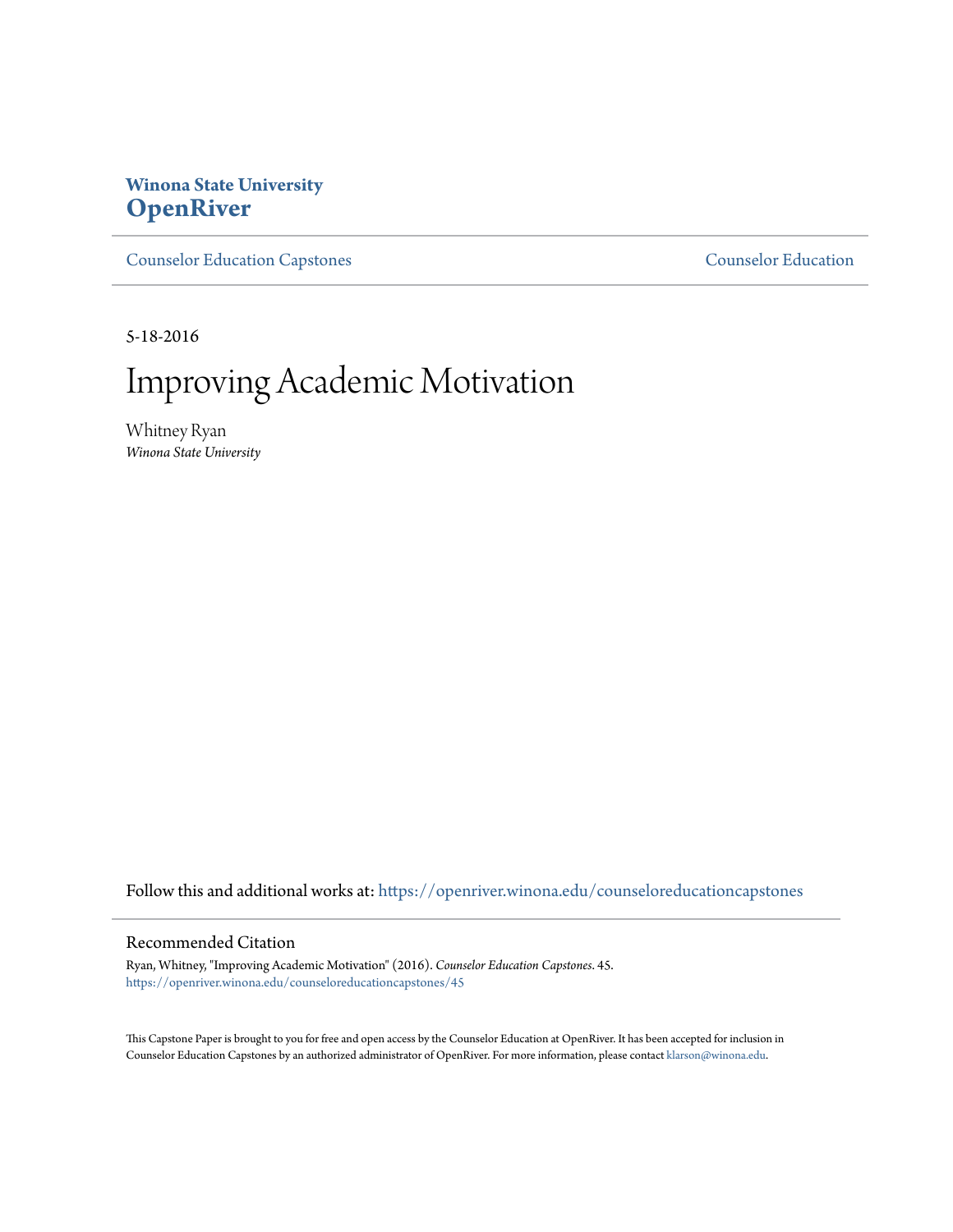Improving Academic Motivation

Whitney Ryan

A Capstone Project submitted in partial fulfillment of the

requirements for the Master of Science Degree in

Counselor Education at

Winona State University

Spring 2016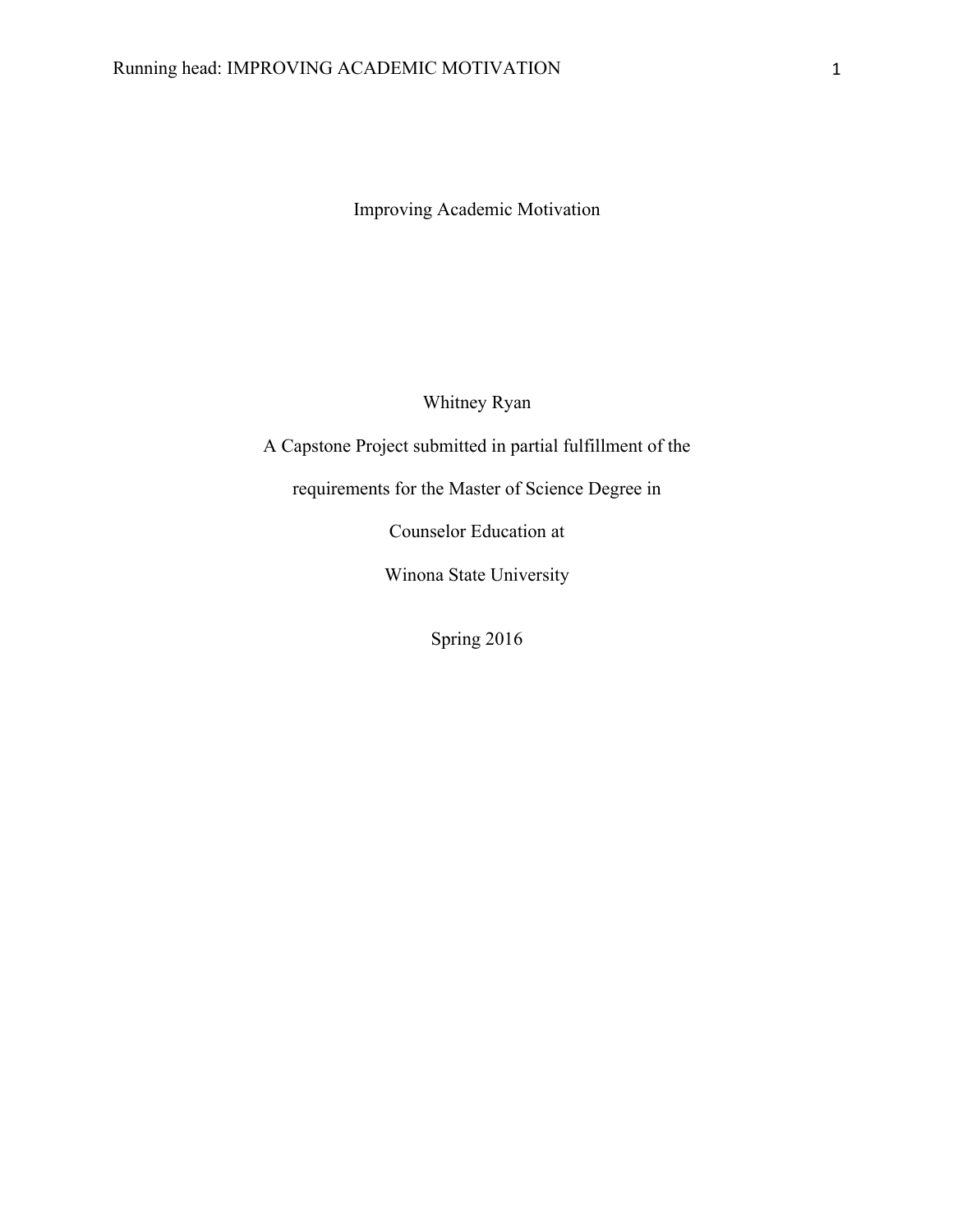Winona State University

College of Education

Counselor Education Department

CERTIFICATE OF APPROVAL

 $\mathcal{L}_\text{max}$ 

## CAPSTONE PROJECT

Project Title

 $\mathcal{L}_\text{max}$ 

This is to certify that the Capstone Project of

Student Name

Has been approved by the faculty advisor and the CE 695 – Capstone Project

Course Instructor in partial fulfillment of the requirements for the

Master of Science Degree in

Counselor Education

Masa Sat, Ed. D.

Capstone Project Supervisor:

Name

Approval Date:  $5/18/2016$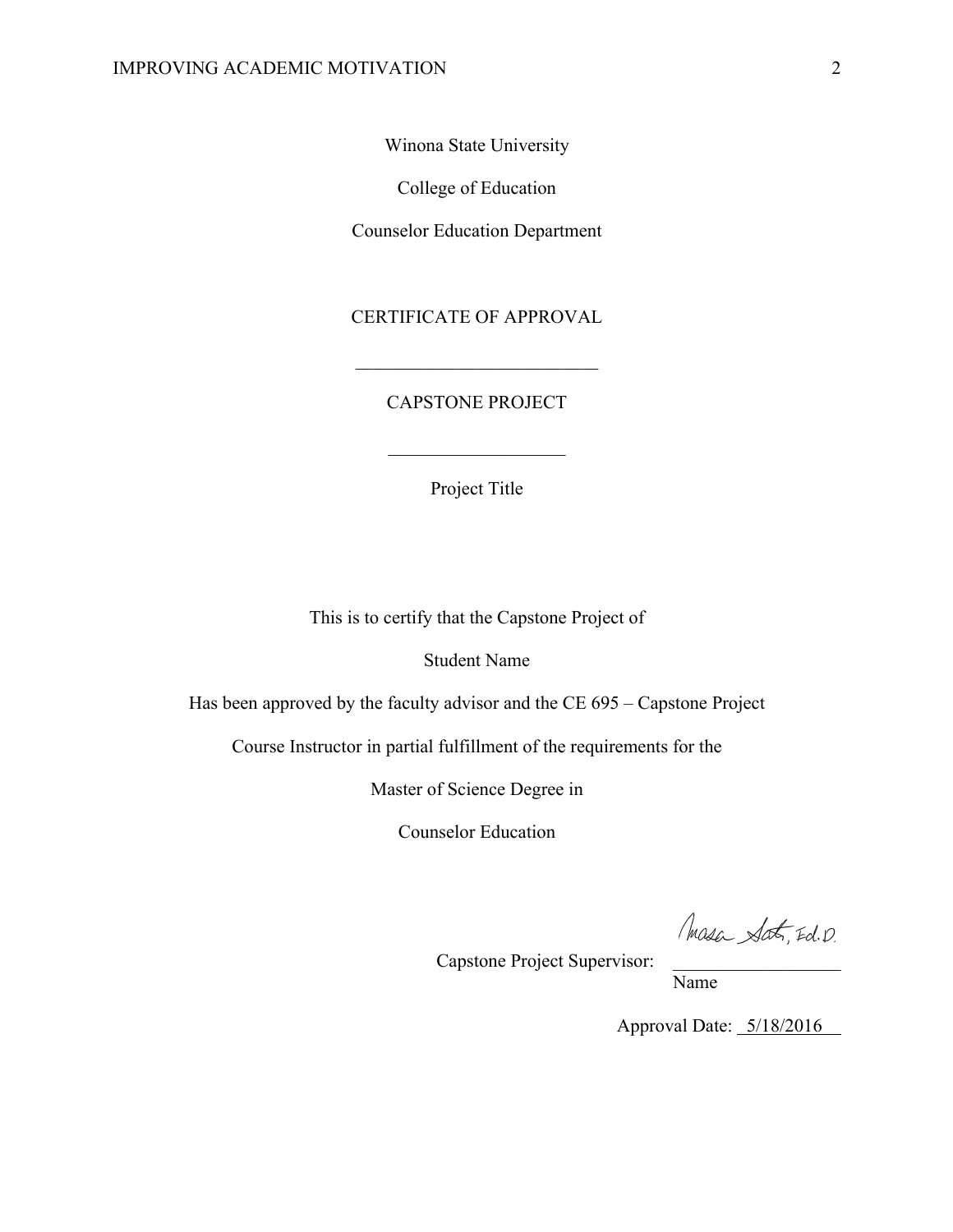## **Abstract**

Motivation is a key aspect in succeeding at any task. Generally, motivation keeps an individual moving toward his or her goal. It energizes and controls one's behavior. In any leadership position, it is important to not only understand why motivation is essential, but how those around you are motivated. The purpose of this paper is to identify different motivation styles within an educational setting and provide a curriculum for teaching students how to stay motivated through using goal setting techniques. By analyzing already established research, this paper also looks into a school counselor's role in motivating these students to succeed academically.

Key words: extrinsic motivation, intrinsic motivation, Self-Determination Theory, goal setting, amotivation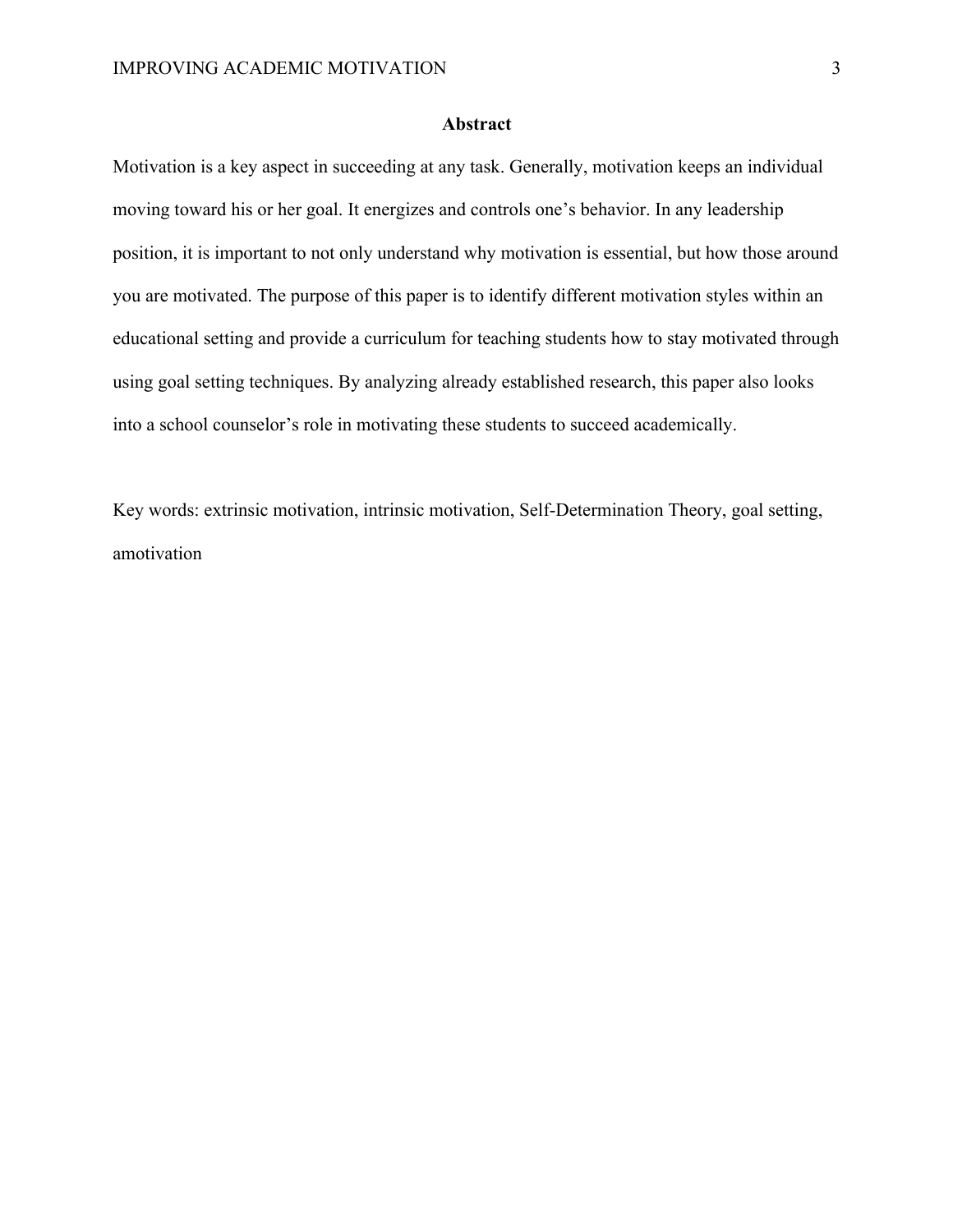# Table of Contents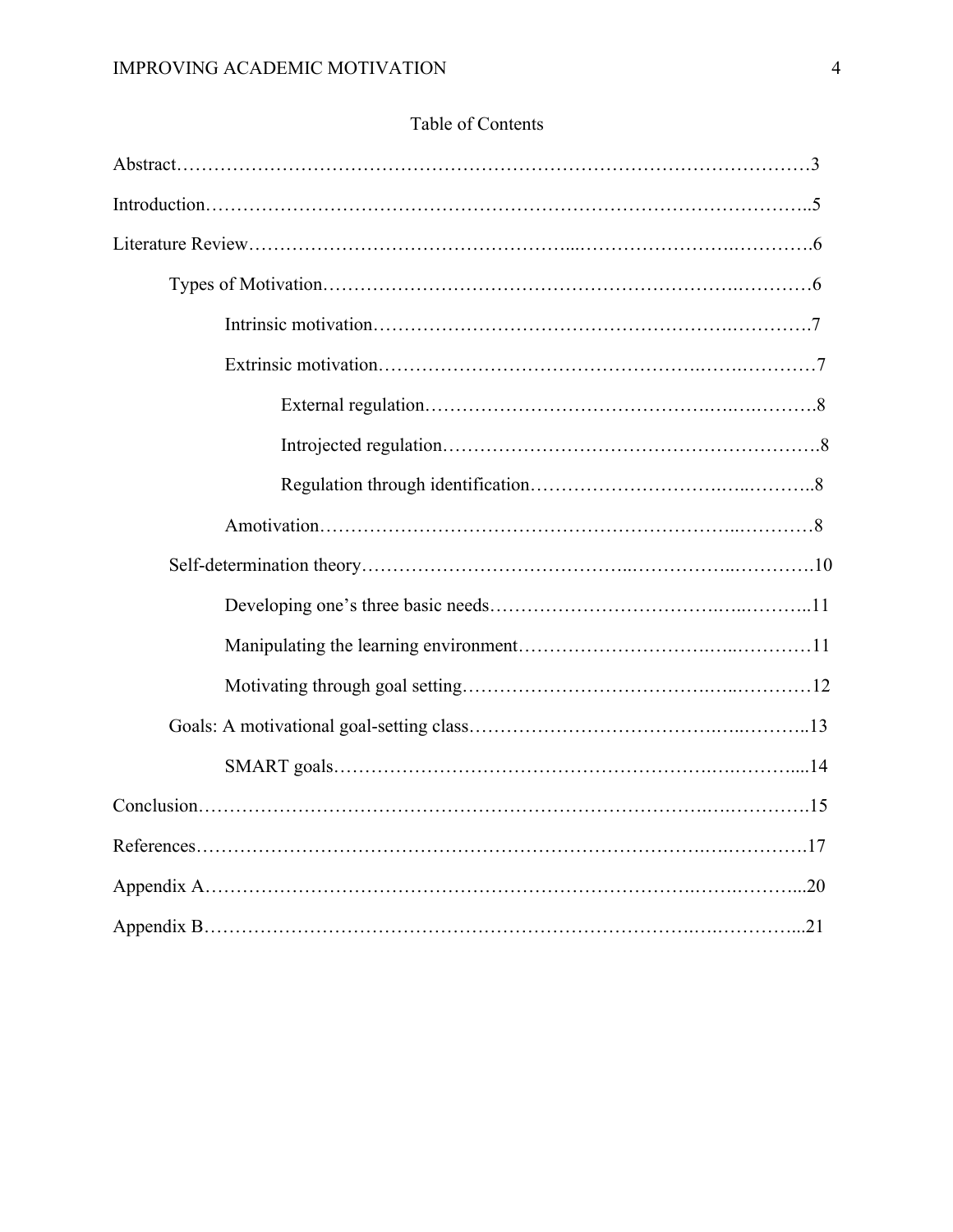## **Introduction**

Academic motivation varies from student to student. In a school setting, some students complete their homework and study for tests in hopes of achieving that external reward of a good grade or praise from his or her teacher. Other students work on the specified subject matter because he or she is truly interested in the material and looks to gain knowledge. Some students exhibit little interest in academics and show no signs of having any academic motivation. The latter student generally shows up on a school counselor's list of the academically struggling, failing or close to it. While all students are unique in what motivates and drives them to succeed, watching a student struggle through classes because of a lack of motivation can be a frustrating experience for educators (Wright, 2007).

Motivation means to be "moved to do something" and factors in to why an individual acts or behaves in a particular way (Ryan & Deci, 2000b). It is not a one size fits all mentality, but varies between subjects, environments, and classroom attitudes (Ryan & Deci, 2000b; Wright, 2007). Research on academic motivation is hard to come by, particularily because of the difficulty in measuring the topic (Wright, 2007). The more one seeks out information regarding academic motivation, the more questions arise. In an academic setting, whose job is it to motivate the students? Is there a "right" or a "wrong" way to motivate?

A lack of academic motivation is among one of the most common problems that teachers face within a classroom (Center on Education Policy, 2013). According to the National Research Council's report on motivation, it is estimated that an "upwards of 40% of high school students are chronically disengaged from school" (2013). Disengagement can come from a variety of factors: fear of failure, emotional problems, lack of challenge, anger, or a desire for attention (Center on Education Policy, 2013).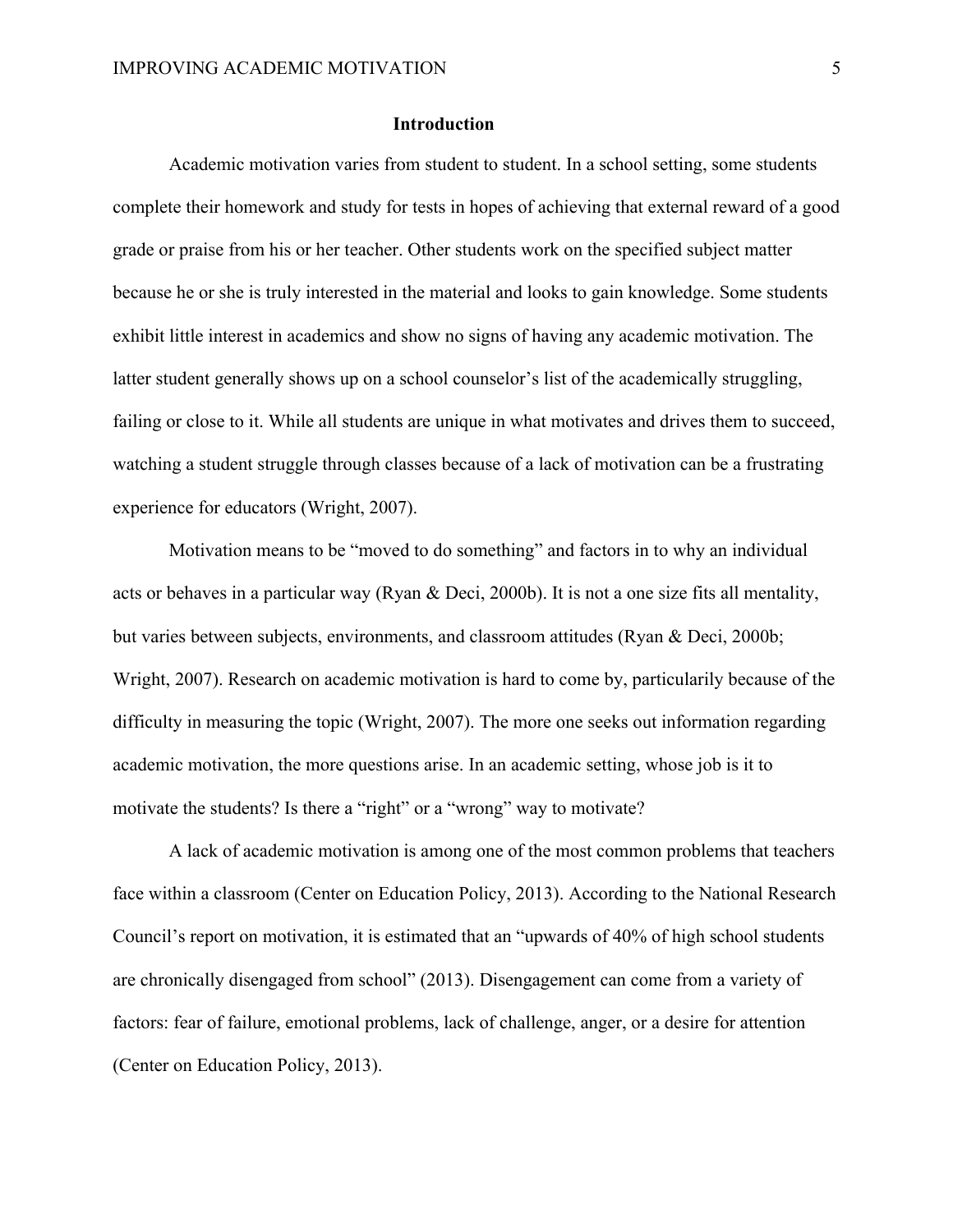Strategies that have been used to boost academic motivation come in the form of increasing rigor, improving educational standards, and conducting standardized exams but students who are bored and unmotivated will unlikely benefit from those changes (Center on Educational Policy, 2013). With academic motivation at the forefront for student achievement and motivation, gains will not be made unless a more active role is taken in addressing the lack of motivation (Wright, 2007).

#### **Literature Review**

Academic motivation is a construct that occurs within an individual as early as pre-school (Usher, 2012). From then on, it can affect a student's outlook toward school, how they relate to teachers, how much support they need, and their engagement levels (Usher, 2012). Academic motivation is the key to academic success because it's a student's "desire or interest to perform to the given standards in an academic subject" (Zimmerman et al., 1992). Students present different types of motivation based on the environment, academic subject, and interest level (Zimmerman et al., 1992).

The information provided is designed to help understand the topic of motivation and offer some techniques and curriculum to help motivate students. The two most common types of motivation, extrinsic and intrinsic motivation, along with amotivation, a term used to define the absence of motivation, will be further explained. This paper will also apply a research-based motivational theory, self-determination theory, to the academic system, and a motivational curriculum will be shared.

## **Types of motivation**

The literature offered three types of motivation: intrinsic motivation, extrinsic motivation, and amotivation. Literature tends to pit extrinsic and intrinsic motivation against each other, each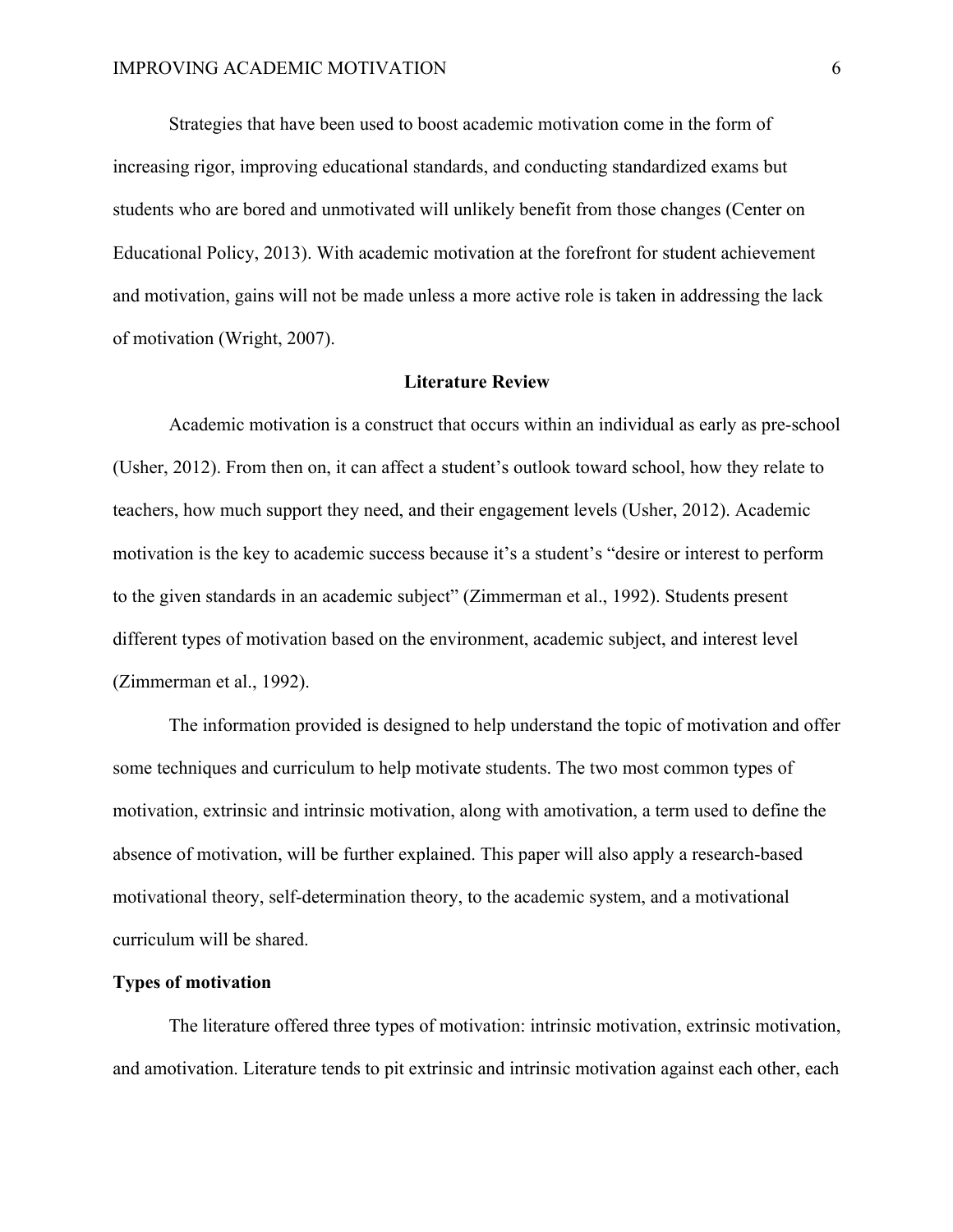one holding up the opposite end of a motivation spectrum (Usher, 2012). Extrinsic motivation can further be broken down into different levels, which occur in various positions along a spectrum. The three types of motivation that will be mentioned relate to how an individual is motivated, while the levels of extrinsic motivation relate to how driven an individual is to do a certain task (Ryan & Deci, 2000b).

**Intrinsic motivation.** Intrinsic motivation refers to "doing a task because it is inherently interesting or enjoyable", the result being the individual learned a new skill or gained knowledge (Ryan & Deci, 2000). With academics, intrinsically motivated students find enjoyment out of school and learn by way of curiosity and self-fulfillment (Gottfried et al., 2001). According to Gottfried et al. (2001) students with higher academic intrinsic motivation have "higher achievement, more favorable perceptions of their academic competence, and lower academic anxiety." Generally, one's hobbies are intrinsically motivating for them and are done to gain personal enrichment.

Because motivation is seen as continuous within a spectrum, students can also learn to become intrinsically motivated during tasks (Gottfried et al., 2001). Research shows that intrinsic motivation is the preferred motivation style within the educational system (Ryan & Deci, 2000b). However, while having all students be intrinsically motivated to learn and strengthen their knowledge is ideal, it is not the norm (Gottfried et al., 2001).

**Extrinsic motivation.** Extrinsic motivation is the contrasting motivation, being that an individual is motivated to do a task or project because it leads to an outcome separate of the task (Vansteenkiste et al., 2006). With an academically extrinsic motivated individual, the goal may be good grades, praise from a teacher, academic honors, or recognition. A student might not necessarily be interested in a certain classroom subject, but the student's drive and desire to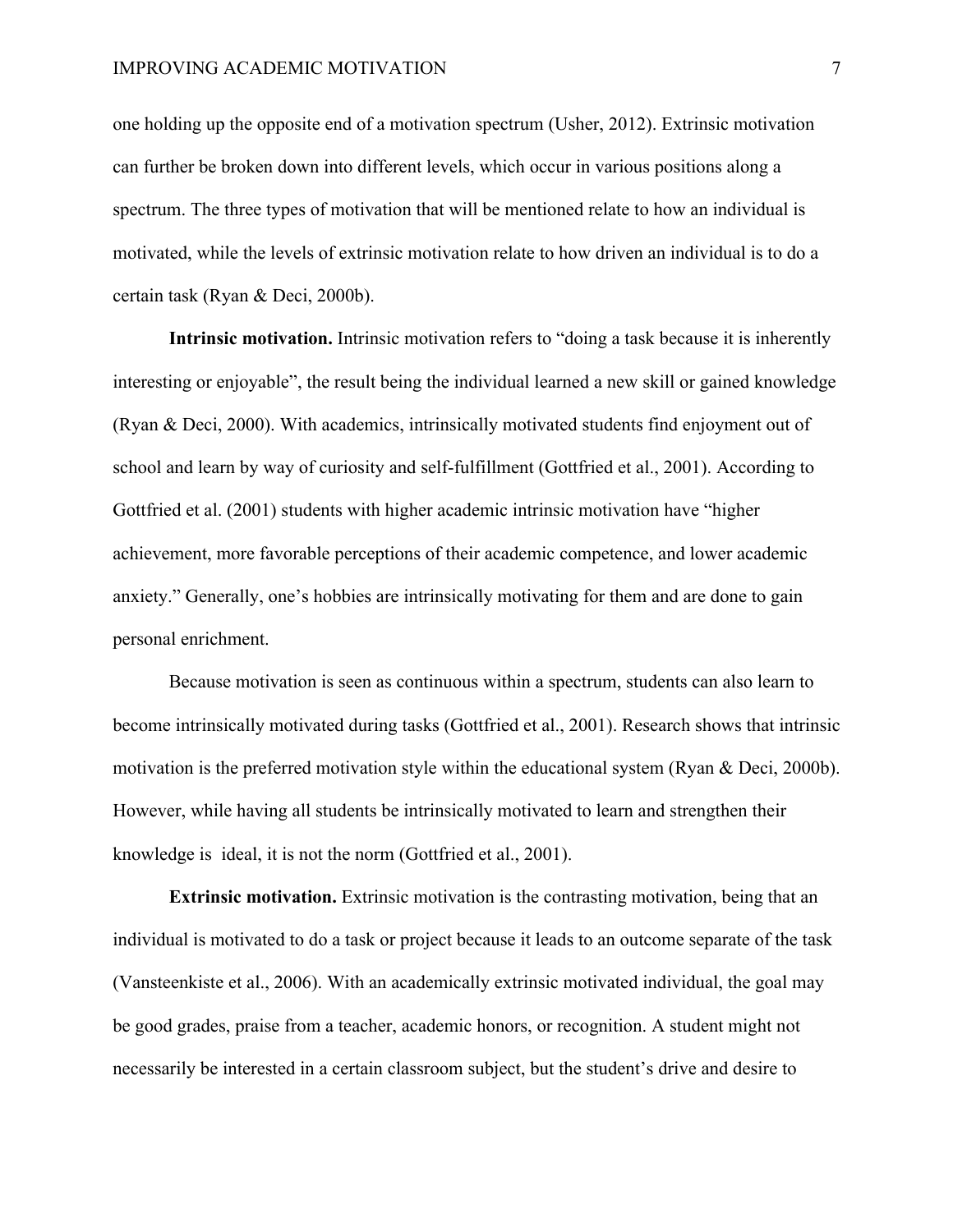## IMPROVING ACADEMIC MOTIVATION 8

achieve a passing grade is enough of an external motivator to study and be engaged in the class. Like mentioned prior, intrinsic and extrinsic motivation were found to not always occur in isolation of each other. Based on this finding, three different levels of extrinsic motivation were formed, each exposing various amounts of intrinsic tendencies (Zimmerman et al., 1992).

*External regulation.* External regulation is the least self-determined form of extrinsic motivation because behavior is guided by an external reward or punishment (Deci et al., 1991; Ryan & Deci, 2000b). With external regulation, the reason for a given behavior has not been internalized (Deci et al., 1991). An externally motivated student studies primarily because his or her parents will reward him or her for doing so.

*Introjected regulation.* Introjected regulation confers that individuals are motivated to carry out a specific behavior based on their desire to avoid internally imposed guilt and shame (Vansteenkiste et al., 2006). Behaviors are partially internalized, but the individual has not accepted the behavior as their own (Vansteenkiste et al., 2006). If a student makes the decision to study for an exam prior to going to a movie with friends because he or she knows that they will feel guilty if they don't is considered to be introjectionally regulated.

*Regulation through identification.* Identification refers to an individual beginning to value the behaviors they are doing (Deci et al., 1991). Because the individual values the behavior, they engage in it willingly and for personal reasons (Ryan  $\&$  Deci, 2000b). A student who enrolls in an Advanced Placement class because he or she wants to challenge themselves is seen as being motivated through identification.

**Amotivation.** The third type of motivation, amotivation, refers to an absence or lack of motivation (Legault et al., 2006). Amotivated individuals tend to feel a disconnect from their actions, meaning that the individual does not know why he or she is completing the specified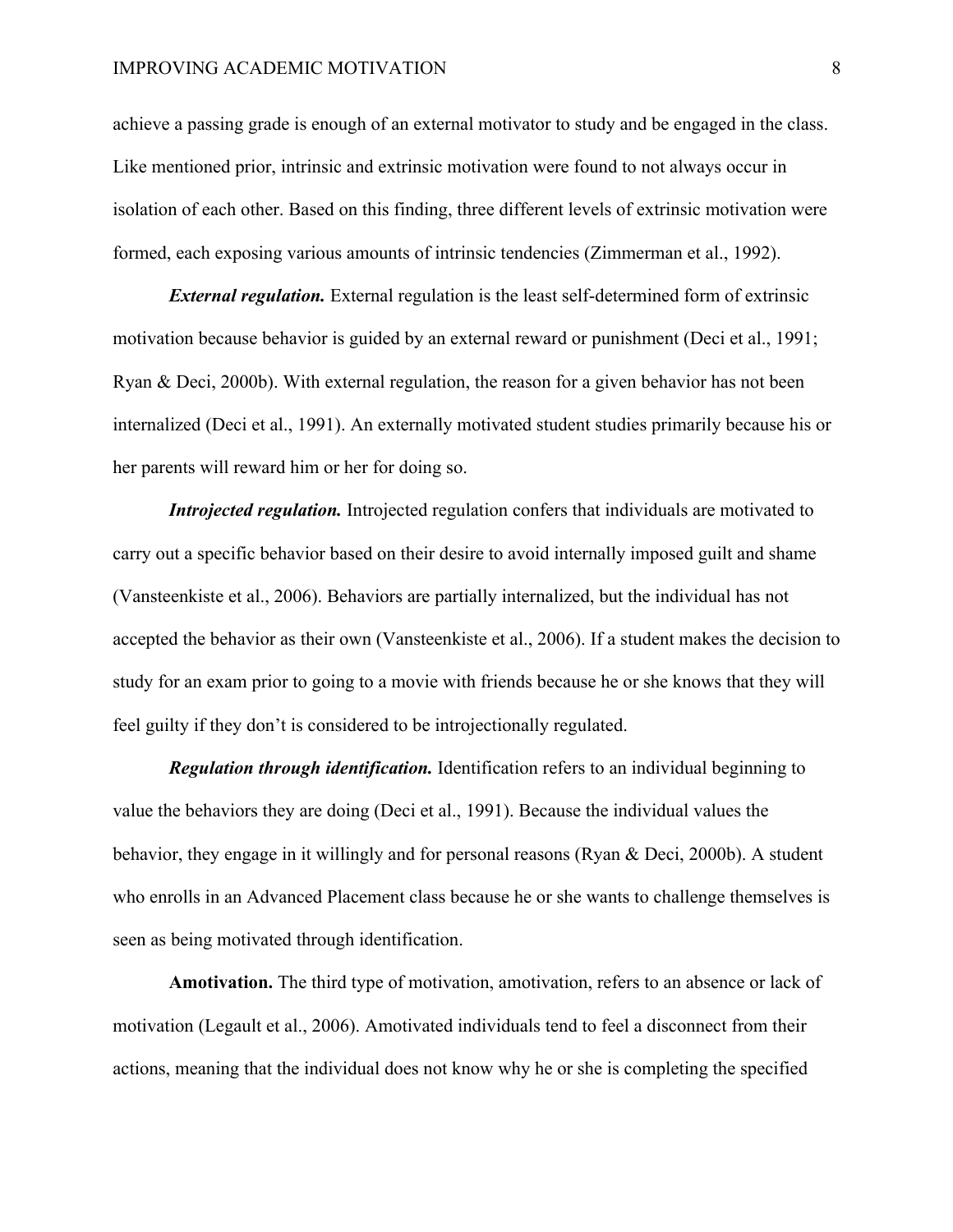task (Legault et al., 2006). The individual will exhibit neither intrinsic or extrinsic motivation, and cannot form a relationship between their behavior and any possible results or outcomes. This disconnect leaves the individuals to put little effort and energy into completing a task or reaching a goal (Legault et al., 2006).

Amotivation has been linked to boredom and poor concentration in classrooms, higher perceived stress, and non-attendance because of several different classroom factors (Legault et al., 2006). Classroom factors can be that the work may be too strenuous, other activities may take priority over a student's time and attention, relationships with teachers may not be established, or a student may view a class or topic uninteresting. Individuals who are not motivated do not see any benefit to studying, completing homework, or developing relationships with educators (Ryan and Deci, 2000b).

Much of the literature surrounding academic motivation states that students who are intrinsically, or internally, motivated have the best chance at educational success (Hidi  $\&$ Harackiewicz, 2000). That would mean that students are eager to be learning because the classroom subjects are interesting to them or they enjoy challenging themselves. However, while that may be true that intrinsic motivation is seen as the best motivation style, it is an unrealistic expectation for an academic setting to attempt to convert all students toward an intrinsic way of thinking (Hidi & Harackiewicz, 2000).

Current research suggests that there are four conditions in which students are more academically motivated: :when they feel competent enough to complete the task at hand, when they see a direct link between their actions and an outcome, when the task has interest or value to them, and when completing a task brings social rewards" (Center on Education Policy, 2013).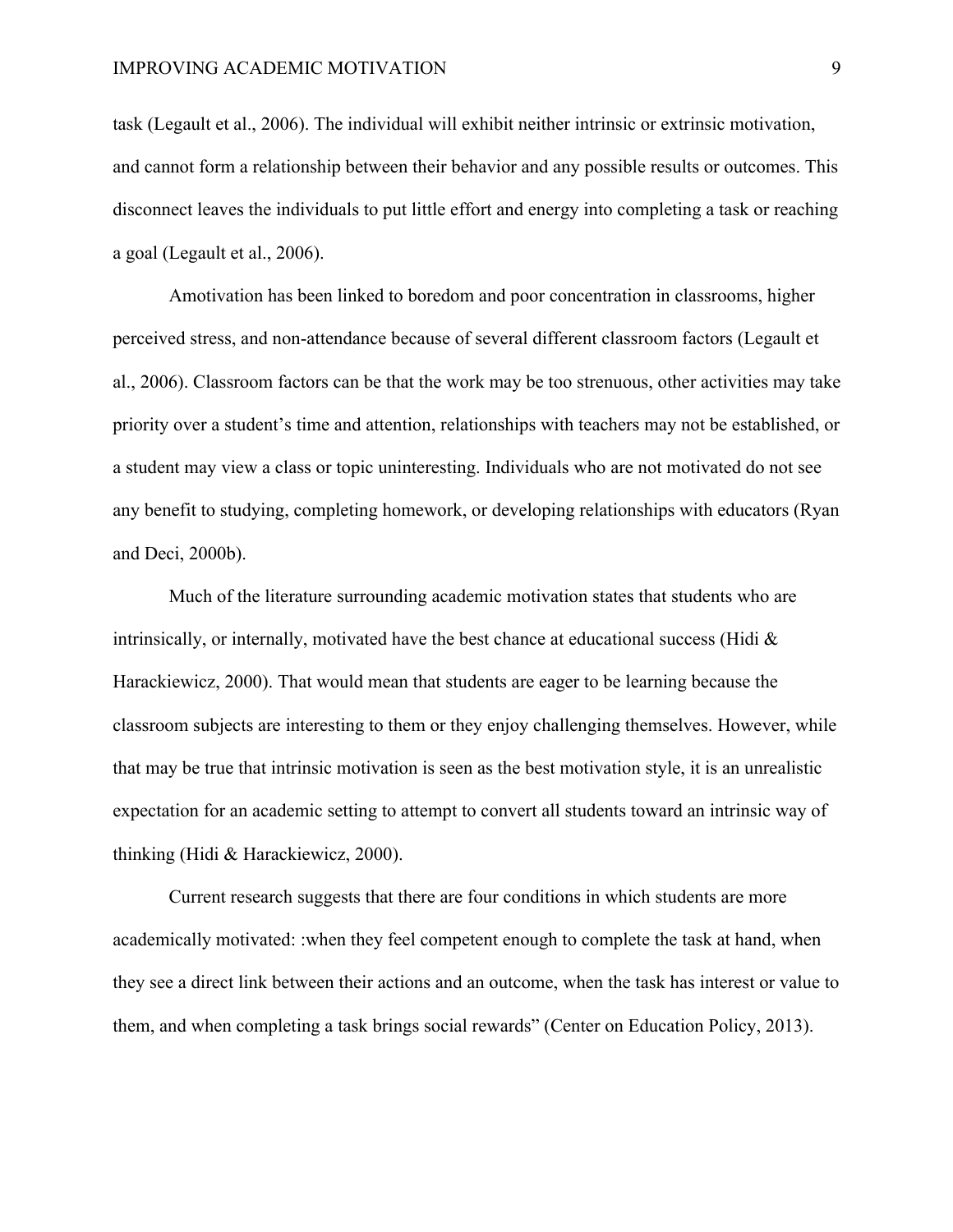These four conditions can be encorporated in homework assigments and school projects to better help the students understand the importance and purpose of each assignment.

#### **Self-determination theory**

One theory built to help better explain the continuum of motivation is self-determination theory (Deci et al., 1991). Originally developed by Edward L. Deci and Richard M. Ryan, selfdetermination theory was created to help differentiate between intrinsic motivation, extrinsic motivation, and amotivation by observing behavior and determining the level of selfdeterminiation found in each action (Vallerand et al., 2008). Self-determination refers to the degree to which people's actions occur due to intrinsic or extrinsic motivation (Vallerand et al., 2008).

Self-determination theory sees motivation as a continuum, with intrinsic and extrinsic motivation on contrasting sides (Deci et al., 1991; Appendix A). Determining one's motivation level isn't about choosing whether he or she is intrinsically or externally motivated, it is more about determining how far along on a continuum that individual is for each specified task (Hidi & Harackiewicz, 2000). Along with the types of motivation, the self-determination of an individual is encorporated on the continuum as well.

If a student studies Spanish because he or she is interested in learning a new language, he or she would be intrinsically motivated and have high self-determination. The action of studying Spanish is occurring based on an internal desire to learn the language. If a student registers for Economics not because of an interest in the topic, but because it is a graduation requirement, that student's main goal is to pass the class, and therefore, fultill that graduation requirement. This student would be considered extrinsically motivated, and have low self-determination. The learning of Economics is solely being performed to obtain external reward of a passing grade.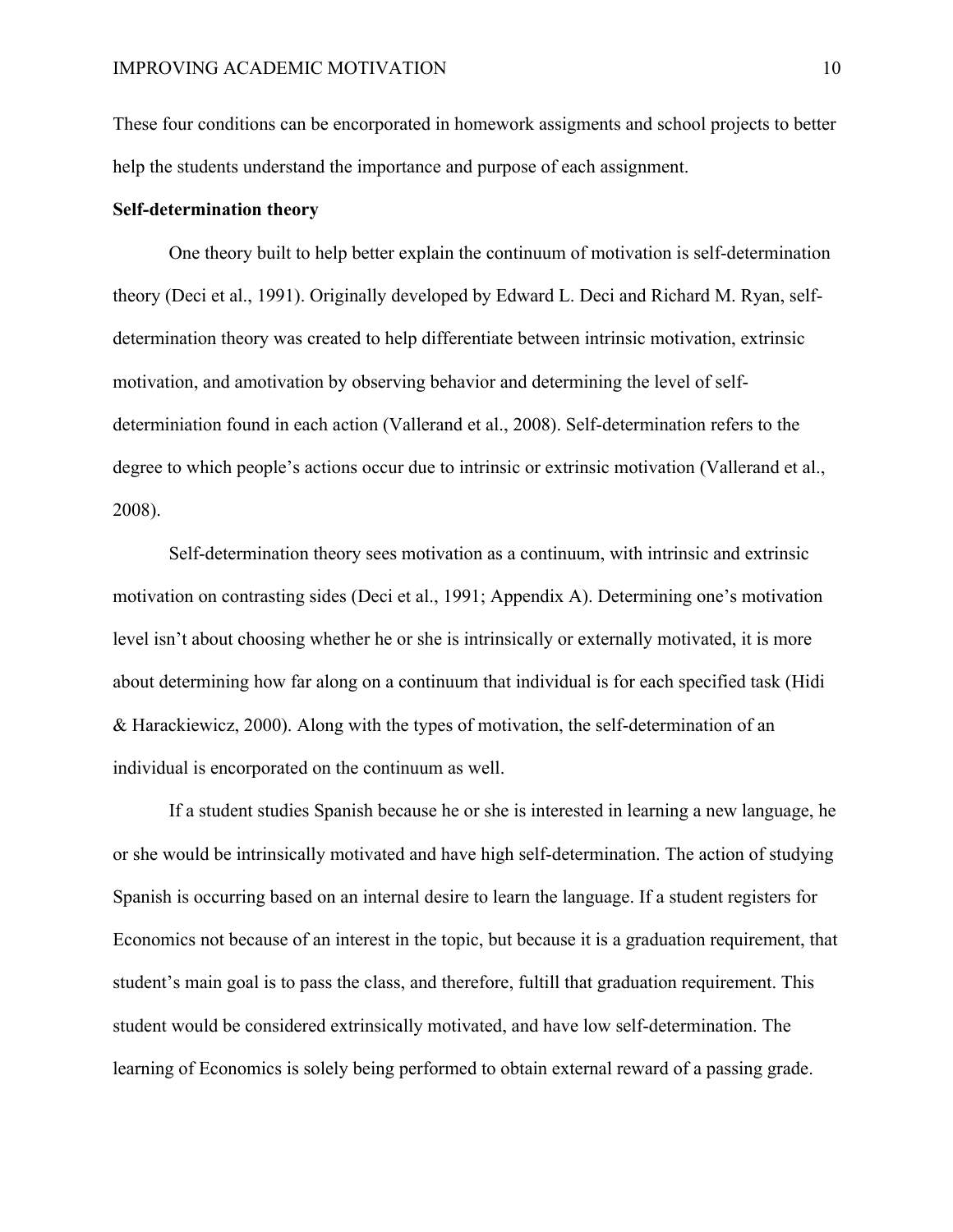High self-determination relates to high intrinsic motivation while low self-determination relates to high extrinsic motivation.

Self-determination theory is generalizable to all environments and, when applied to an academic environment, offers crucial information in regards to academic motivation (Zimmerman, 2000). The primary focus of self-determination theory is to emphasize the intrinsic tendencies in an individual by promoting an interest in learning and building confidence (Deci et al., 1991). Three strategies on how to promote interest and build confidence are offered: develop one's basic needs, manipulate the learning environment, and use goal setting techniques (Deci et al., 1991).

**Developing one's three basic needs.** The theory believes that individuals can grow and develop an intrinsic motivation style through the development of three psychological needs: competence, autonomy, and relatedness (Deci & Ryan, 2000a). Competence refers to individuals needing to perfect and master certain tasks and learn new skills. Autonomous individuals need to feel in control of their choices and goals. Relatedness, also referred to as connectedness, states that "people need to feel connected to one another and feel a sense of belonging" (Ryan & Deci, 2000a). Conditions that support these three experiences are said to foster the most volitional and high quality forms of motivation for an activity (Schunk, 2001).

**Manipulating the learning environment.** The development of one's competence, autonomy, and relatedness support one's self-determination and work together to form an autonomy-supportive environment (Deci et al., 1991). An autonomy-supportive environment is one where students endorse what they are doing in the classroom and where the teacher highly values the students' perspectives (Ryan & Deci, 2000a). Creating this type of environment is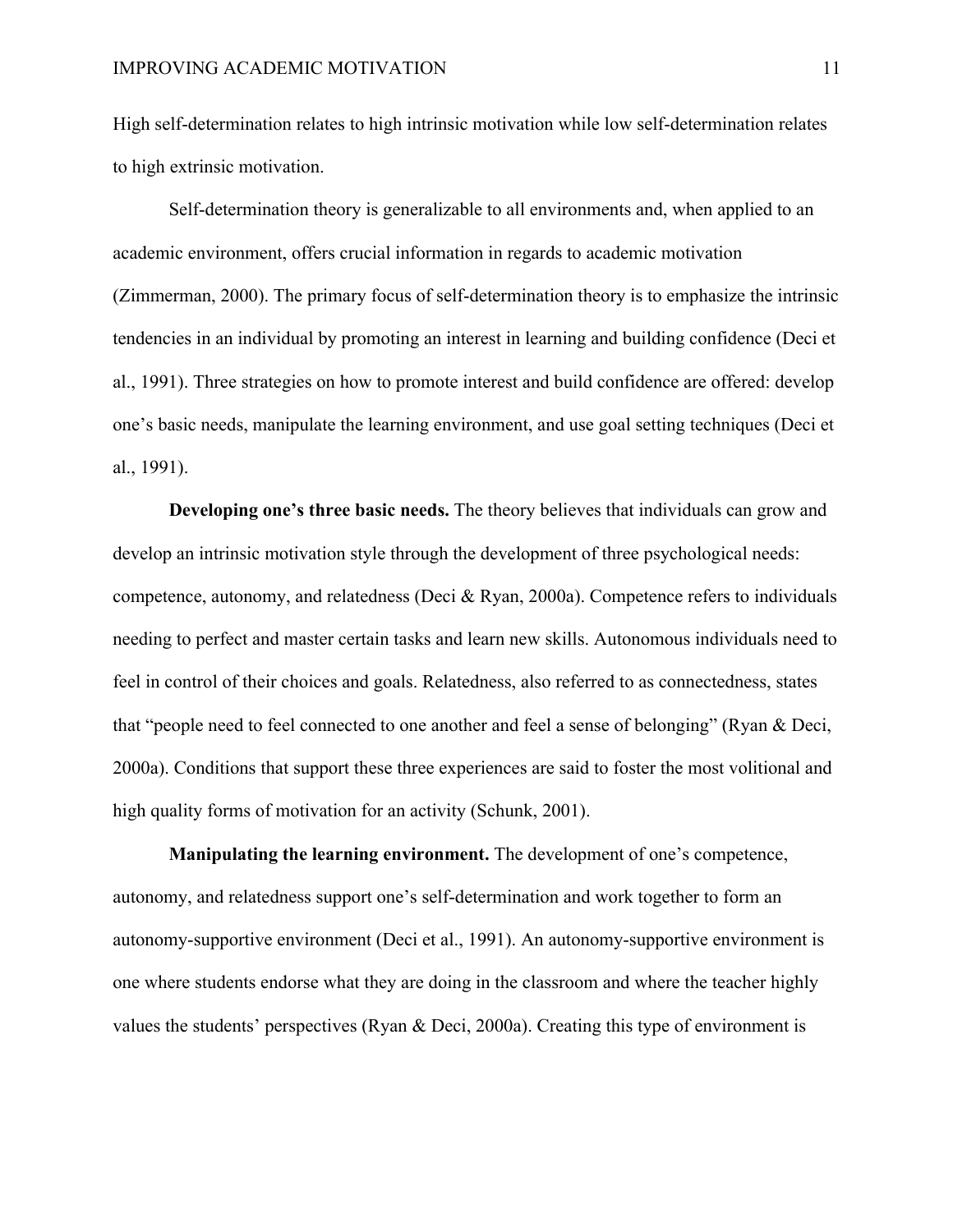possible to do within a school setting. An autonomy-supportive environment can be made within the school counselor's office, within each classroom, and within the school building itself.

When creating an autonomy-supportive environment, numerous important key points were found (Vansteenkiste et al., 2006). For teachers, providing the students with a rationale for a learning activity will help them understand the value of the activity in regards to themselves (Vansteenkiste et al., 2006). Students need to understand the personal utility of the activity or lesson (Vansteenkiste et al., 2006). Something that school counselors, teachers, and any educator can do to promote intrinsic motivation is to give them choices when it comes to activities or decisions (Deci et al., 1991). By giving the students choices and understanding their decisions and perspectives, the students internalize their decisions and thoughts.

When the value of an activity or decision is internalized, the students do not necessarily become more interested in the activity, but they do become willing to do the activity because of its personal value (Deci et al., 1991). Having educators promote intrinsic motivation will result in positive effects on students' motivation, learning, and achievement (Vansteenkiste et al., 2006).

**Motivation through goal setting**. One particular learning strategy that selfdetermination theory works to develop is the use of goal setting, also referred to as goal framing. Goal setting is not a new concept. In fact, goal setting has played an important role in many theories of motivation going back to the late 1960's and Edwin A. Locke's pioneering research on goal setting and motivation (Heath et al., 1999). A goal is what an individual is "consciously trying to accomplish" and involves establishing a goal, creating appropriate steps to reach the goal, working on the tasks at hand, observing the performance, evaluating the goal progress, and continuing or altering the task (Schunk, 1990).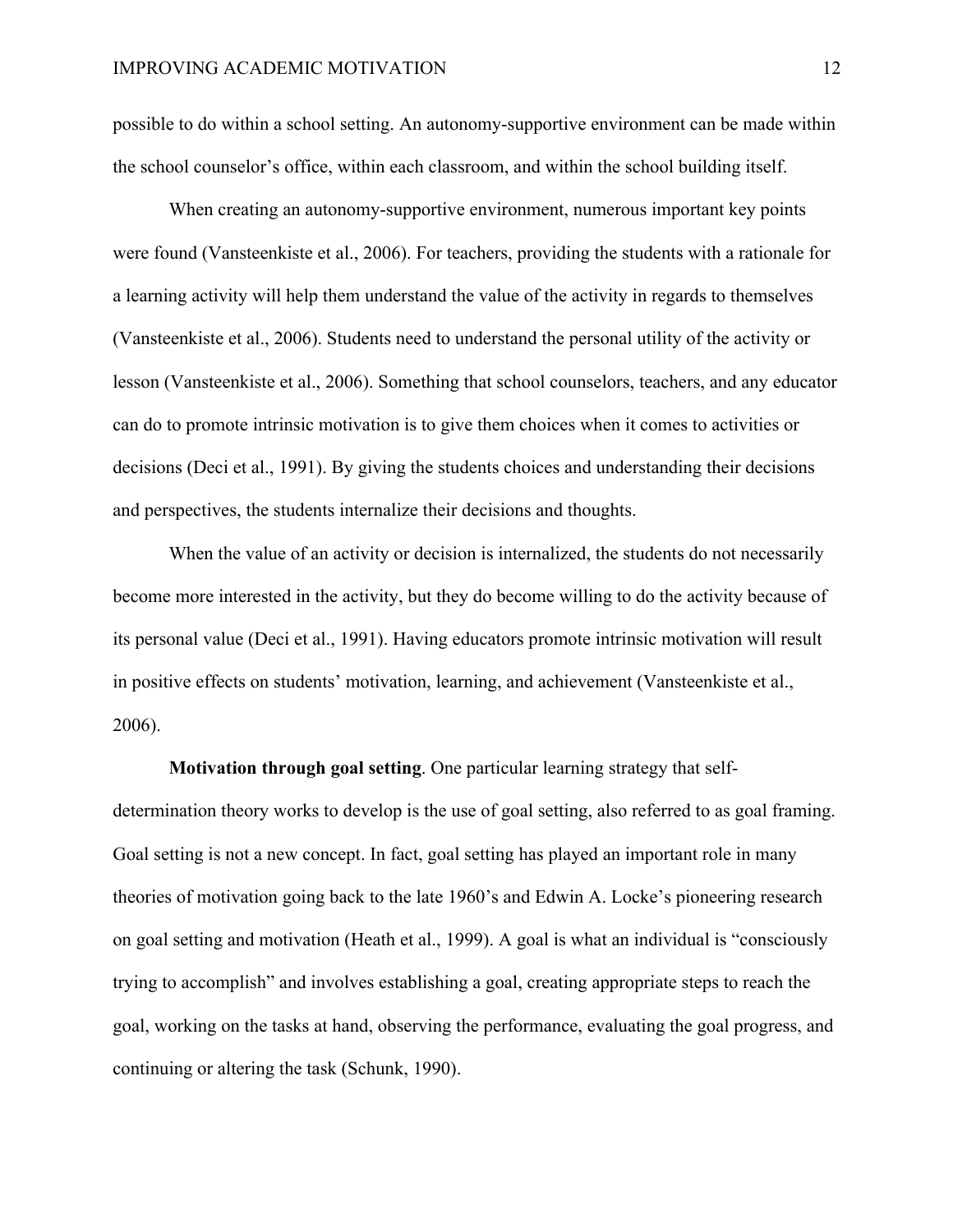Just like motivation, goals can either be intrinsic or extrinsic, depending on the locus of causality (Deci et al., 1991). Intrinsic goal framing would allow a student to see a classroom topic in terms of how it is relevant to his or her life, such as providing personal growth, empowerment, or contributing to his or her lifestyle (Vansteenkiste et al., 2006). Extrinsic goal framing focuses on the outcome of a specific project or topic, such as how a student can obtain a passing grade.

In regards to academia, intrinsic goal framing is considered more beneficial because it leaves the student striving to accomplish goals and tasks because of an inherent need to do better, to grow as an individual, and to learn (Schunk, 1990). However, just like the motivation styles and Self-determination theory states, intrinsic goal framing is not going to be seen in all students within a school building. While intrinsic goal framing is seen as more valuable, students with extrinsic goals are just as capable of accomplishing them (Locke & Lantham, 2006).

The philosophy behind self-determination theory is seen throughout several alreadyestablished motivation curriculums, one of them belonging to Response to Interventions (RTI). Their motivation intervention, Encouraging Student Academic Motivation, was the basis for a motivational goal-setting class that was designed to provide students an opportunity to learn goal setting skills and build their confidence in an autonomy-supportive environment.

#### **GOALS: A motivational goal-setting class**

GOALS, a class designed by educators from a small, rural school in Southeast Minnesota, is based on RTI's motivation curriculum. The purpose of this curriculum is to give students an opportunity to choose areas of personal interest and develop that interest into an indepth project or product (Course Description Guide, 2015). The curriculum includes learning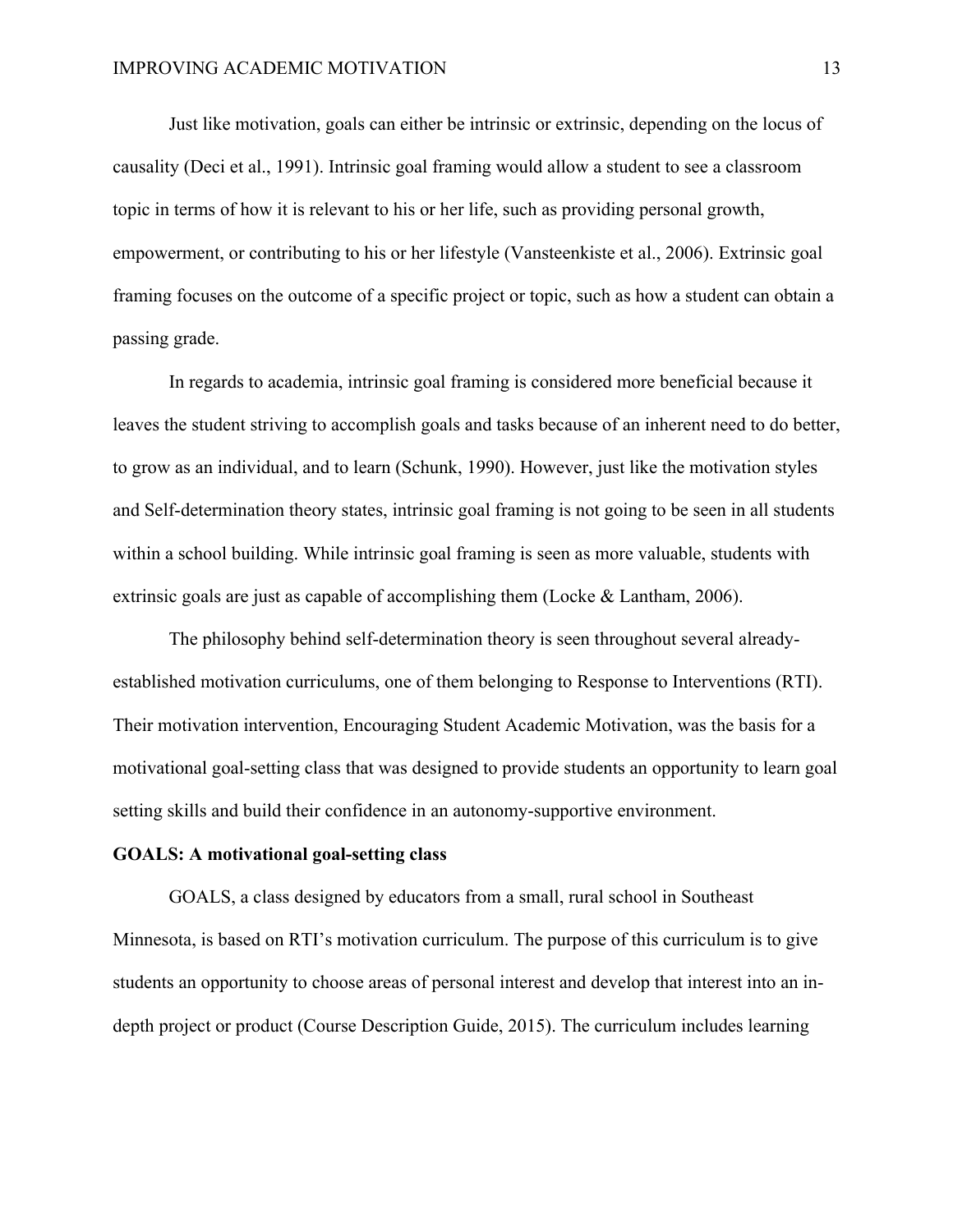about personal motivation, research, journaling, creating and adhering to a project schedule, and project work (Course Description Guide, 2015).

By registering for this class, students receive a combination of direct instruction and individualized work time. Direct instruction topics include: uncovering one's motivation style, reporting on one's motivation style, learning about SMART goals and how to build an appropriate goal, monitoring and measuring one's goal, using evaluative procedures during goal setting, and re-setting and re-organizing a goal. Students are assigned to a school advisor who will help them brainstorm a project idea and monitor the student's progress by using their goals as reference points. The assigned advisor is also responsible for helping the student discover their motivation style and their motivation behind the specified project.

The GOALS class is taught over a semester-long period, and in this particular school, is offered to juniors and seniors as an elective course. If registered for this class, the student earns 0.5 credits. An example of the syllabus can be found in Appendix B. While RTI's academic motivation curriculum prefers the use of general goals, the GOALS class emphasizes the use of SMART goals as a way to teach students how to set a goal and how to measure their progress.

**SMART goals***.* Knowing what type of goal to establish is an important factor. SMART goals are the type of goal that are incorporated into the GOALS curriculum. According to Brown (1999), using SMART goals with students is an effective way to teach how to build an achievable goal, whether it be intrinsic or extrinsic. Goals can be established based on the SMART acronym: specific, measurable, attainable, realistic/relevant, and timely. Making sure the goal is specific refers to being able to answer the who, what, when, where, and why questions of the goal. What wants to be accomplished? How will the goal be accomplished? When is the established time frame? According to Locke (1996) and his conscious goal setting study, he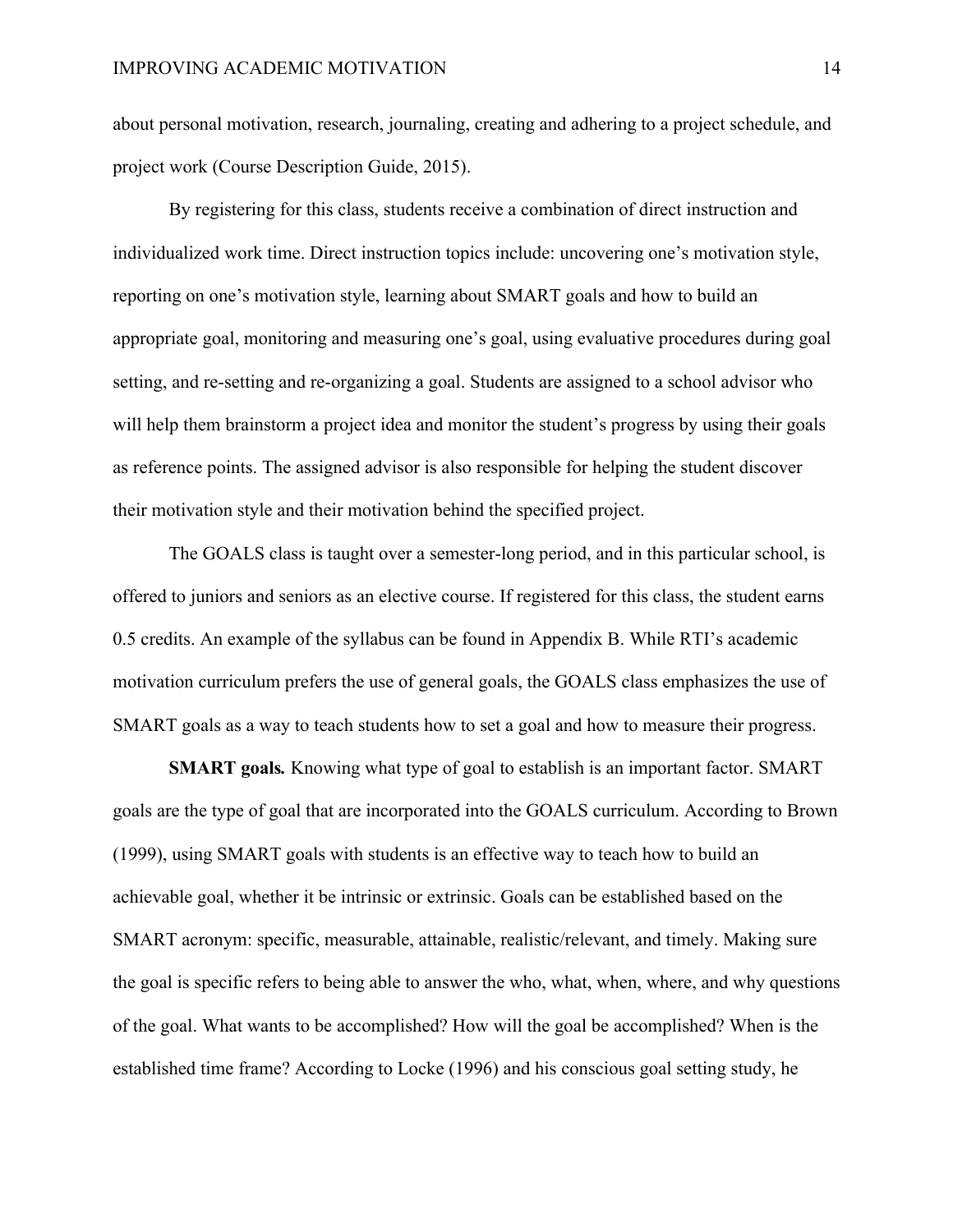found that goals that are both specific and difficult lead to the highest performance and render the greatest amount of goal commitment.

Making the goal measurable means that the individual will know how to track and monitor the progress of the goal. Attainable goals are ones that have planned steps on how to achieve the goal, and those steps are ones that the individual is willing to work toward. A relevant or realistic goal refers to one that represents an objective in which both student and educator are willing to work toward (Locke & Lantham, 2006). Lastly, a timely goal is one that is "grounded within a time frame (Ames, 1992). Putting a deadline on a goal gives it a sense of urgency. In a school setting, realistic time frame may be by the end of the next grading period, or at semester's end.

Individuals love to feel a sense of accomplishment, and goals are a great way for individuals to achieve small feelings of achievement on their way to completing a much larger goal (Ames, 1992). The use of goal setting can be implemented in a variety of ways, whether in classrooms or individual assignments. Ensuring that students understand the concept of goal setting and how to set an appropriate, smart goal for themselves in important.

#### **Conclusion**

Academic motivation has always been a difficult concept to research and measure (Locke, 1996). Motivation is an internal factor, occurring inside all individuals. As mentioned throughout this paper, it is unrealistic to assume that all students can just teach him or herself to become intrinsically motivated. Sure, that is the goal that educators would love to instill in students, but it isn't plausible. Instead of teaching an individual how to intrinsically motivate themselves, teach them to understand how they are motivated and how to set goals. Little by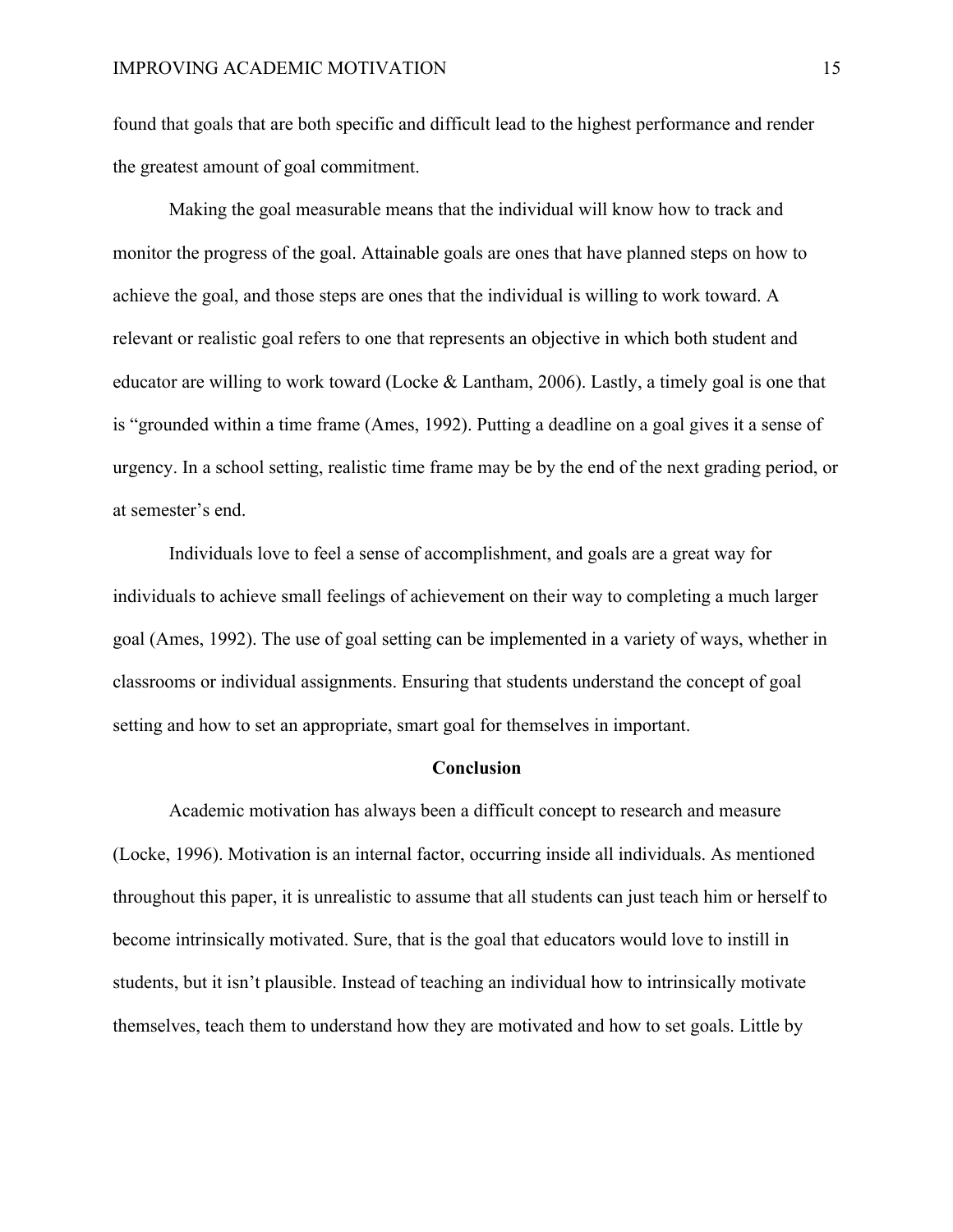little, the individual will learn to strive for something, to expect something of him or herself, and learn what success feels like.

The motivation theory mentioned, self-determination theory, is one that helps students see how they themselves are motivated and one that looks to understand why students do what they do (Ames & Archer, 1988). By understanding the rationale behind a student's action, educators can determine how they are motivated and the best way to help them set and achieve a goal (Ames & Archer, 1988). To educators, students who do not seem motivated to try or succeed in class may be a source of great frustration. However, after learning about academic motivation and its different types, it could be possible that the student is just not being stimulated in a way that works for him or her. It is critical that educators begin to realize the importance of academic motivation, whether by offering a GOALS class such as the school mentioned above, or in some other format. Every student has the potential to be successful and it is the job of school counselors and educators alike to help facilitate that success.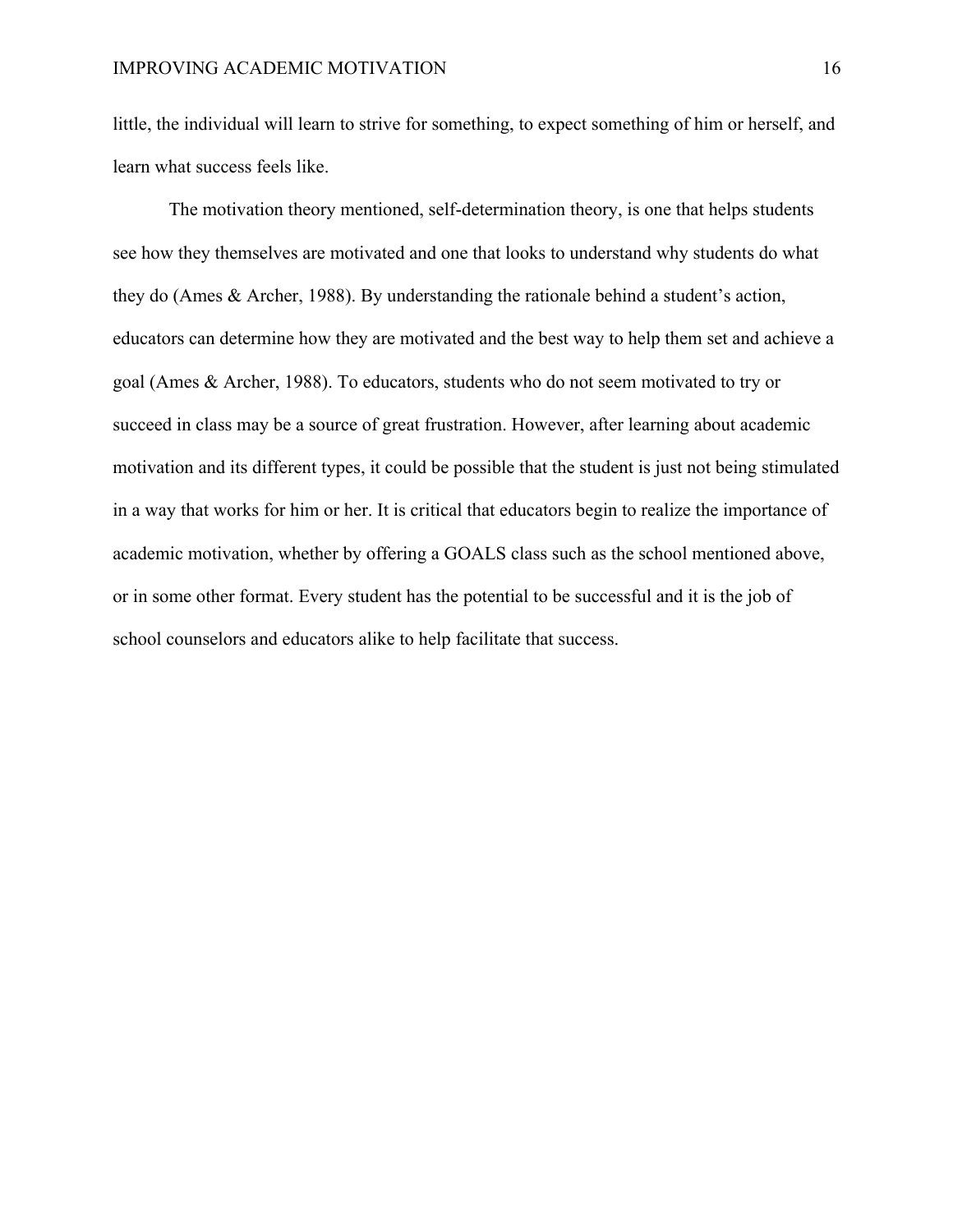#### References

- Ames, C. (1992). Classrooms: Goals, structures, and student motivation. *Journal of Educational Psychology 84*(3), 261-271
- Ames, C. & Archer, J. (1988). Achievement goals in the classroom: Students' learning strategies and motivation processes. *Journal of Educational Psychology 80*(3), 260-267. doi:

Brown, D. (1999). Improving academic achievement: What school counselors can do.

Center on Education Policy (2013). Motivation matters: 40% of high school students chronically disengaged from school. Retrieved from http://www.cep-dc.org/

Course Description Guide. (2015). Goodhue Public Schools.

- Deci, E., Vallerand, R. J., Pelletier, L. G., & Ryan, R. M. (1991). Motivation and education: The self-determination perspective. *Educational Psychology 26*(3&4), 325-346
- Gottfried, A. E., Fleming, J. S., & Gottfried, A. W. (2001). Continuity of academic intrinsic motivation from childhood through late adolescence: A longitudinal study. *Journal of Educational Psychology 93*(1), 3-13. doi: 10.1037/0022-0663.93.1.3
- Heath, C., Larrick, R. P., & Wu, G. (1999). Goals as reference points. *Cognitive Psychology 38*, 79-109. doi: cogp.1998.0708
- Hidi, S. & Harackiewicz, J. M. (2000). Motivating the academically unmotivated: A critical issue for the 21st century. *Review of Educational Research 70*(2), 151-179. doi: 10.3102/00346543070002151
- Locke, E. A. (1996). Motivation through conscious goal setting. *Applied & Preventive Psychology 5*, 117-124
- Locke, E. A. & Latham, G. P. (2006). New directions in goal-setting theory. *Current Directions in Psychological Science 15*(5), 265-268. doi: 10.1111/j.1467-8721.2006.00449.x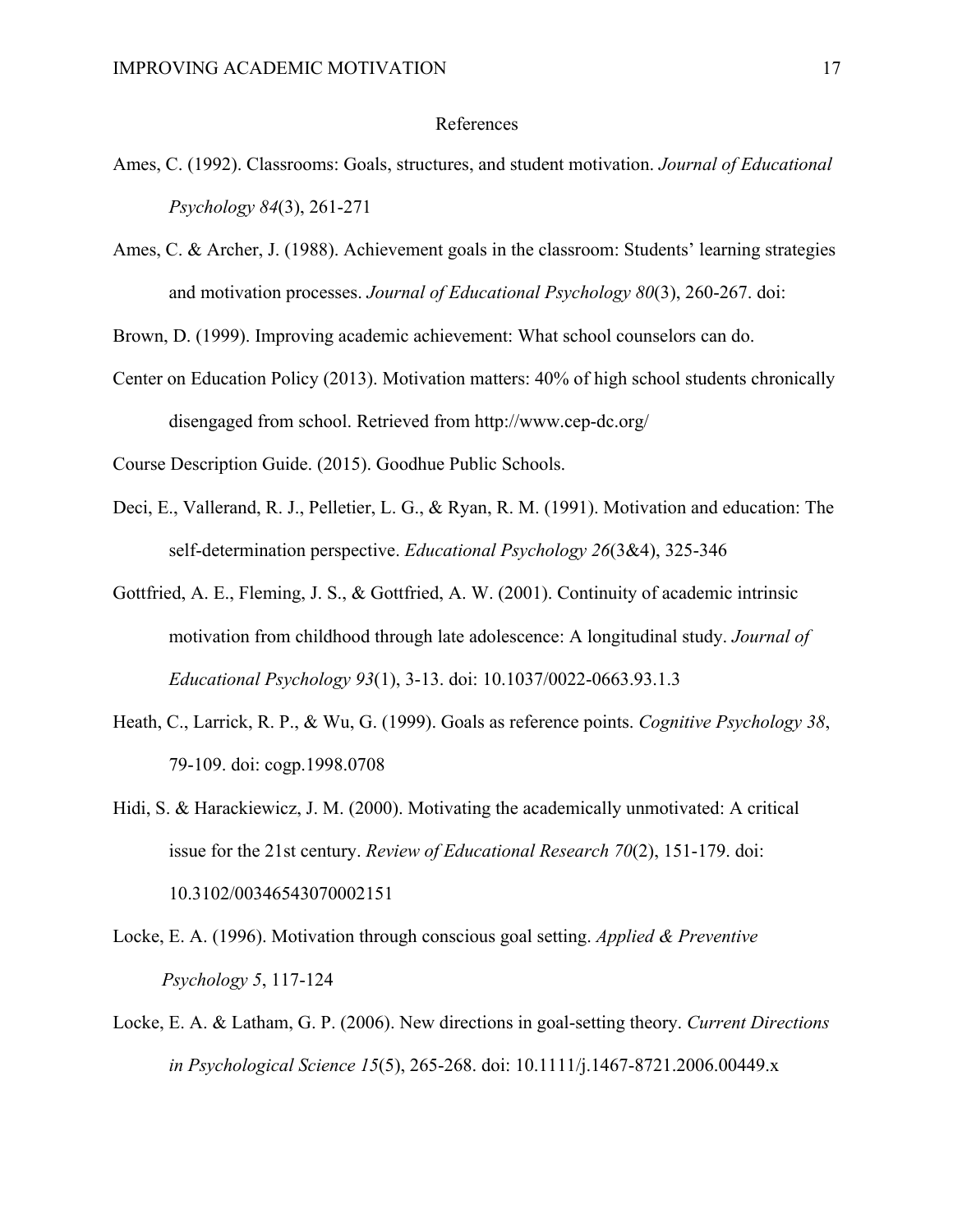- Legault, L., Green-Demers, I., & Pelletier, L. (2006). Why do high school students lack motivation in the classroom? Toward an understanding of academic amotivation and the role of social support. *Journal of Educational Psychology 98*(3), 567-582. doi: 10.1037/0022-0663.98.3.567
- Ryan, R. M. & Deci, E. L. (2000a) Self-determiniation theory and the facilitation of intrinsic motivation, social development, and well-being. American Psychologist 55(1), 68-78. doi: 10.1037/0003-066X.55.1.68
- Ryan, R. M. & Deci, E. L. (2000b). Intrinsic and extrinsic motivations: Classic definitions and new directions. *Contemporary Educational Psychology* 25, 54-67. doi: 10.1006/ceps.1999.1020
- Schunk, D. H. (1990). Goal setting and self-efficacy during self-regulated learning. *Educational Psychologist 25*, 71-86

Schunk, D. H. (2001). Self-regulation through goal setting.

Usher, A. (2012). What is motivation and why does it matter? *Center on Educational Policy*. Retrieved from http://www.cepdc.org/cfcontent\_file.cfm?Attachment=UsherKober\_Background1\_Motiv

ation\_5.22.12.pdf

- Vansteenkiste, M., Lens, W., & Deci, E. L. (2006). Intrinsic versus extrinsic goal contents in self-determination theory: Another look at the quality of academic motivation. *Educational Psychologist, 41*(1), 19-31
- Vallerand, R. J., Pelletier, L. G., & Koestner, R. (2008). Reflections on self-determination theory. *Canadian Psychology 49*(3), 257-262. doi: 10.1037/a0012804

Wright, J. (2005). Intervention ideas that really work. *Principal*, 13-16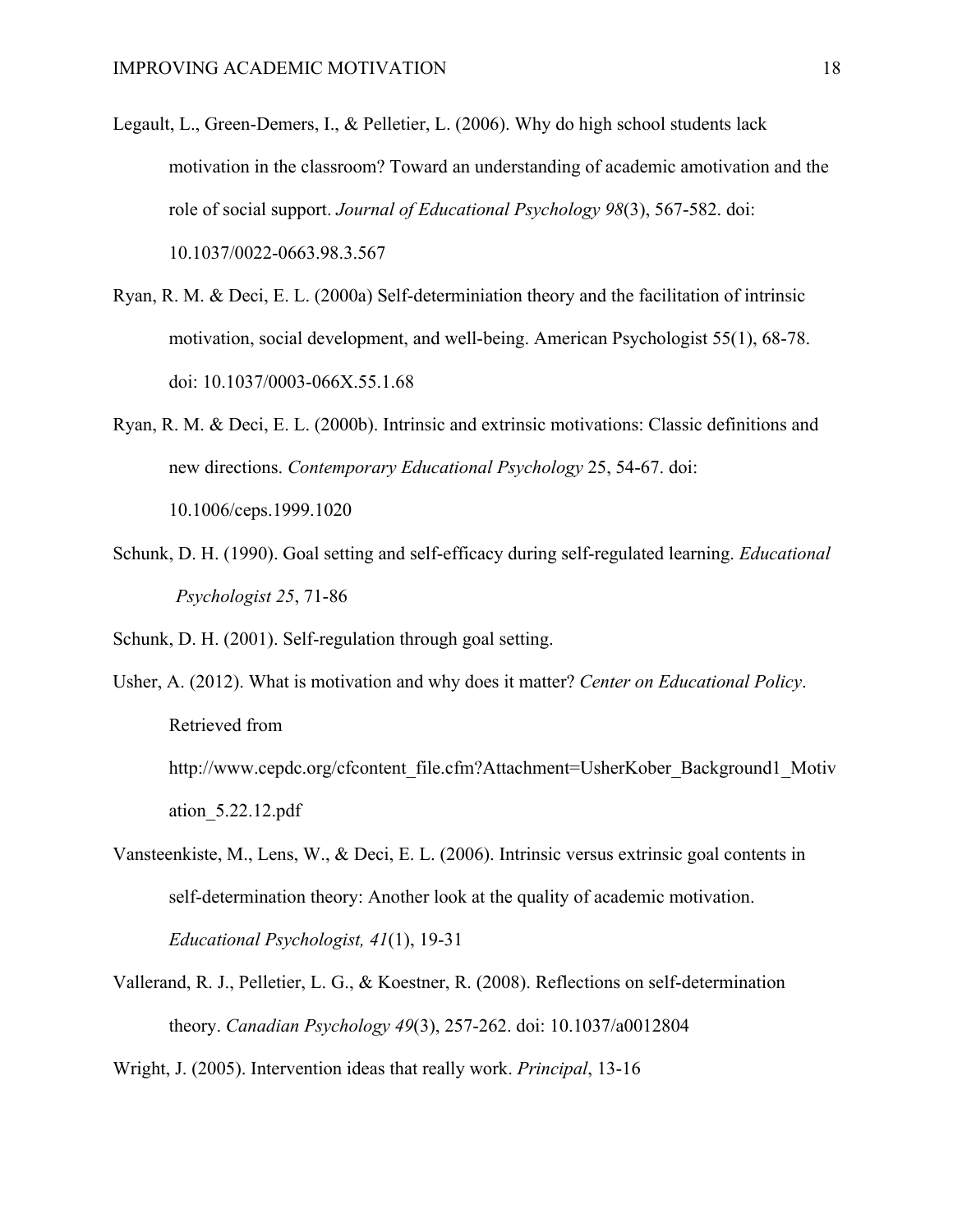Zimmerman, B. J. (2000). Self-efficacy: An essential motive to learn. *Contemporary Educational Psychology 25*, 82-91. doi: 10.1006/ceps.1999.1016

Zimmerman, B. J., Bandura, A., & Martinez-Pons, M. (1992). Self-motivation for academic attainment: The role of self-efficacy beliefs and personal goal setting. *American Educational Research Journal 29*(3), 663-676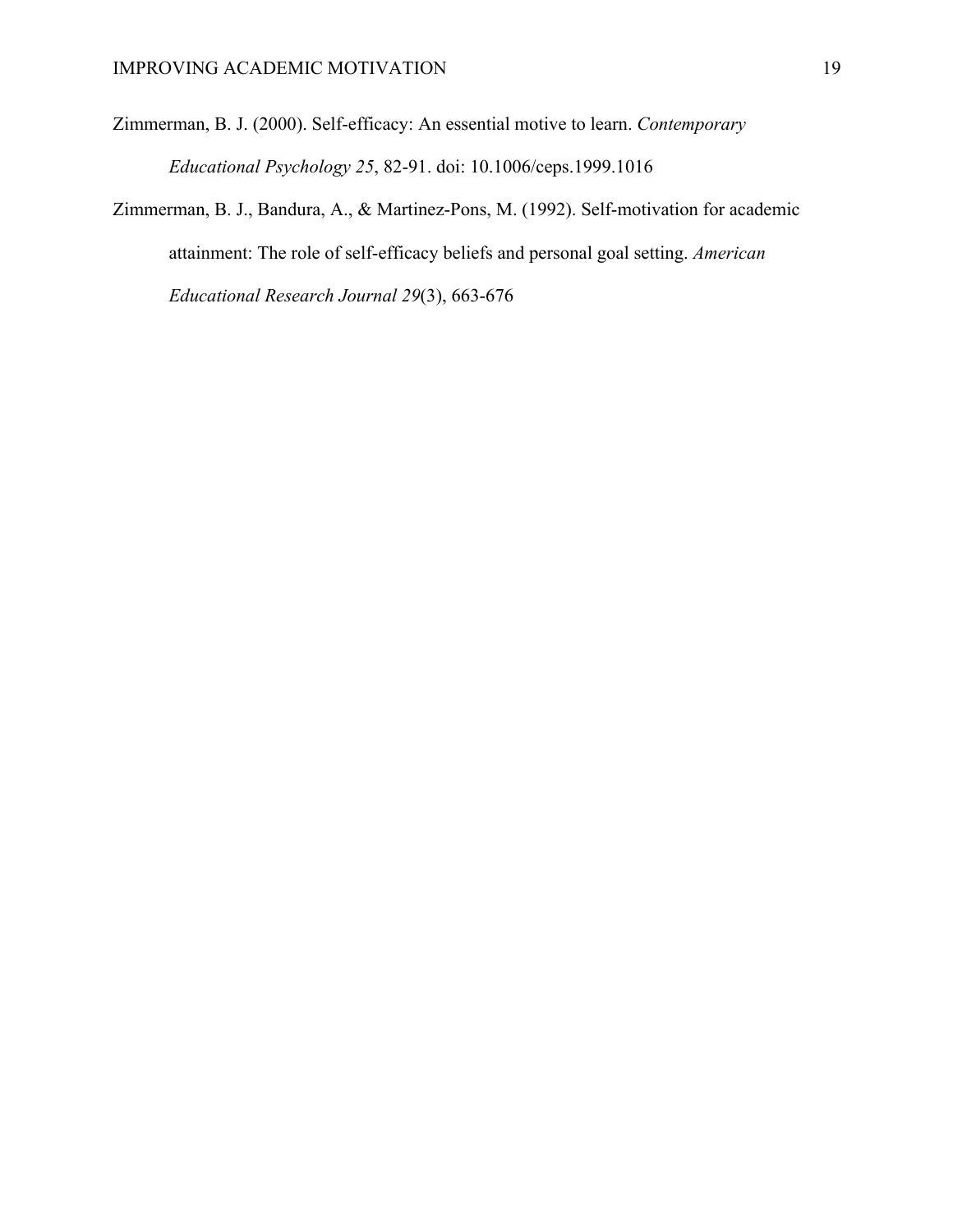## IMPROVING ACADEMIC MOTIVATION 20

# Appendix A: Self-determination spectrum

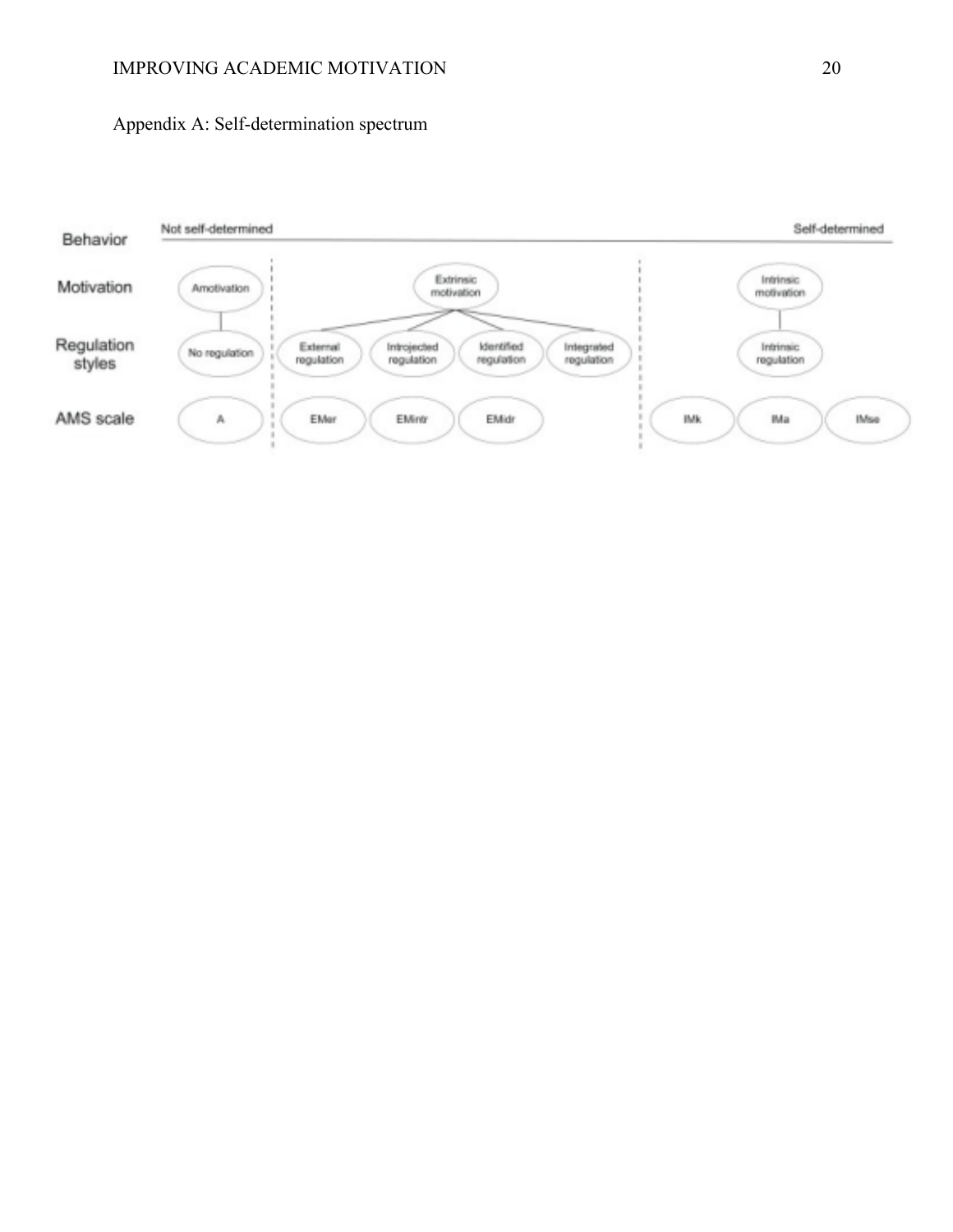# Appendix B: GOALS classroom syllabus

Due Dates:

GOALS Grades 11-12 Semester

Course description: This class (team taught by select teachers) will allow students to choose areas of personal interests and develop that interest into an in-depth project or product. The class will involve research, journaling, meeting with your advisor and community resource people as well as project work. GOALS will be open to juniors and seniors. Students may take this class more than one year.

| Number of weeks into | Assignment                                                                                                                                                                                                         | Assignment description                                                                                                                                                                                                                                                                      |
|----------------------|--------------------------------------------------------------------------------------------------------------------------------------------------------------------------------------------------------------------|---------------------------------------------------------------------------------------------------------------------------------------------------------------------------------------------------------------------------------------------------------------------------------------------|
| semester             |                                                                                                                                                                                                                    |                                                                                                                                                                                                                                                                                             |
| 1                    | Choose product/project                                                                                                                                                                                             | Pick a product to develop or a<br>project to complete. This is<br>something you will work on<br>throughout the remainder of<br>the semester.                                                                                                                                                |
| $\overline{2}$       | DI (direct instruction):<br>Motivation styles, SMART<br>goals, using goals as reference<br>points; Motivation assessment                                                                                           | Motivation assessment:<br>Choose two activities that you<br>do that you enjoy and two<br>activities that you do but don't<br>enjoy them. Analyze what<br>type of motivation gets you<br>through each activity. Write a<br>1 page paper on these<br>activities.                              |
| 3                    | Use knowledge of personal<br>motivation and goal setting to<br>create reference points to<br>achieve your goal                                                                                                     | Set up a weekly schedule of<br>what you want to<br>accomplish/how much<br>progress you look to make<br>each week. Think about<br>different ways within the<br>school and community you<br>can make progress.                                                                                |
| $\overline{4}$       | DI: Interview someone in the<br>community who feels<br>intrinsically motivated to do<br>their career/job. Interview<br>someone in the community<br>who feels extrinsically<br>motivated to do their<br>career/job. | Before scheduling the<br>interview: Make sure you have<br>a thorough knowledge of<br>extrinsic vs. intrinsic<br>motivation, as community<br>members may ask you to<br>explain. Compare and contrast<br>interviews. Were there any<br>overlap between intrinsic and<br>extrinsic motivators? |